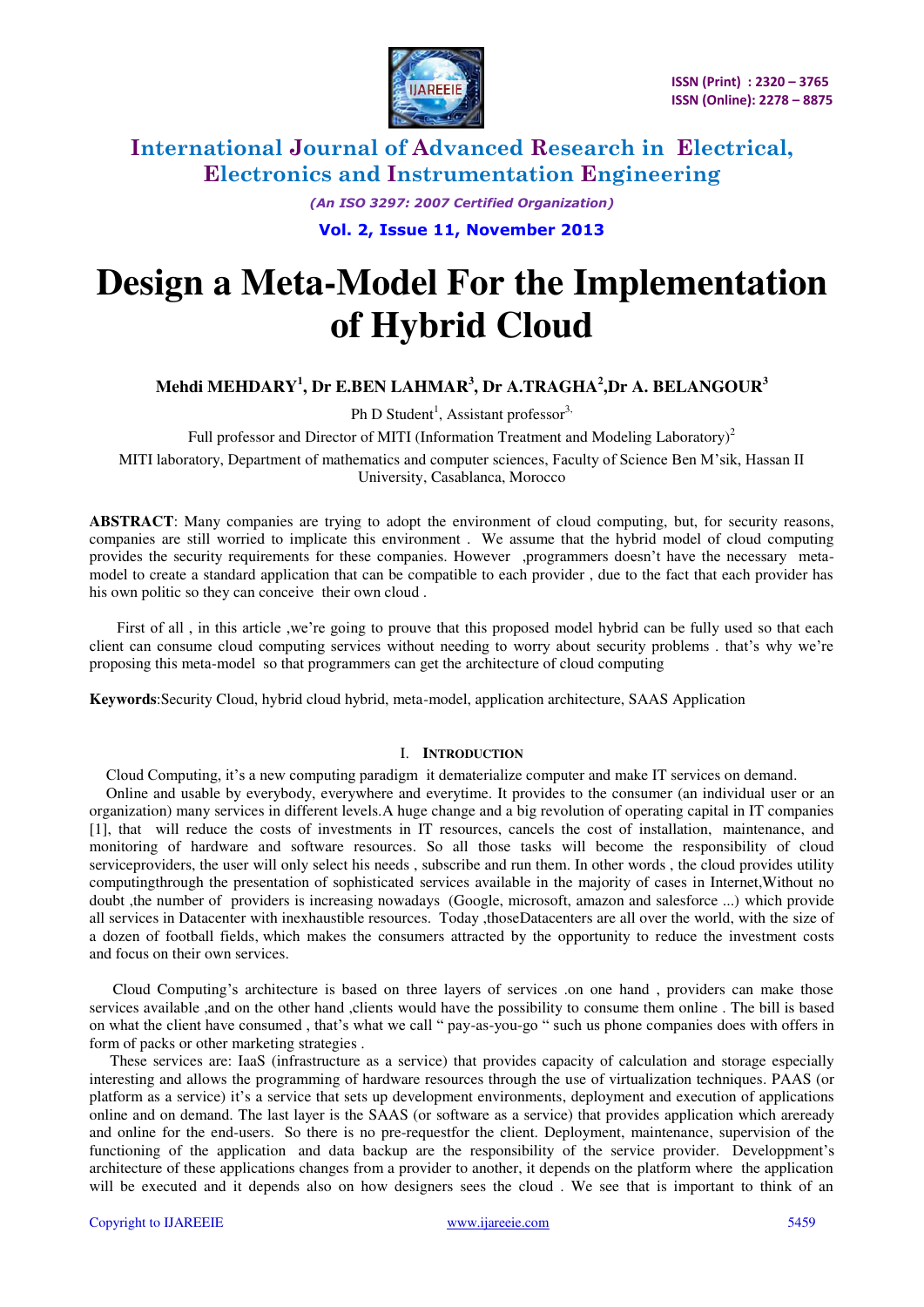

*(An ISO 3297: 2007 Certified Organization)* 

#### **Vol. 2, Issue 11, November 2013**

independent meta-model of the platform and infrastructure to develop cloud solutions. That will facilitate migration from a provider to another , and that will make the client get passed the fact of getting stuck with one provider.

In cloud computing we have four major types of application deployment :

the private cloud : all services are specific to the company. The public cloud :resources are pooled and often the Internet is used to associate the supplier and the consumer. The community cloud that is specified for a community such as organizations or governments and there's also the cloud hybrid which is a mixture of private and public cloud. The model of development applications for the hybrid cloud will be the goal of our work. We will introduce a metamodelthat provides a method to describe software solutions that can be deployed in hybrid Cloud aims. We are going to introduce the idea of a broken applications independentand functional-units distributed on Clouds in form of a hybrid cloud. Figure 1 approves the previously stated concepts and presents cloud computing in general [2].



Fig. 1 Cloud computing 's architecture

#### II. **CLOUD HYBRID'S ADVANTAGES**

Nowadays , Current Cloud Computing is the market in which most IT invests. It is also a very dynamic market with 4,000 millions  $\epsilon$  in Europe at 2009. With an annual average growth rate estimated at 33% until 2015. For example, IAAS and SAAS services represent more than 7% of the market for software and IT services in France. [3]

In fact , several other statistics show that 88% of potential consumers shows a side safety when using cloud computing. [4] Computing Computing Computing Computing Computing Computing Computing Computing Computing Computing Computing Computing Computing Computing Computing Computing Computing Computing Computing Computing Computi

To overcome these psychological challenges, some researchers [5] predict that cloud computing should definitely move to a hybrid model , or services are directly integrated within datacenters and as well as in internal infrastructure. Which presents a mixture of public and private clouds.Public clouds have services delivered by external providers to the company, while private clouds are in the business protected by their own firewalls . Which then allows to relate these different clouds without compromising the security of one or another , which leads us to this deployment model is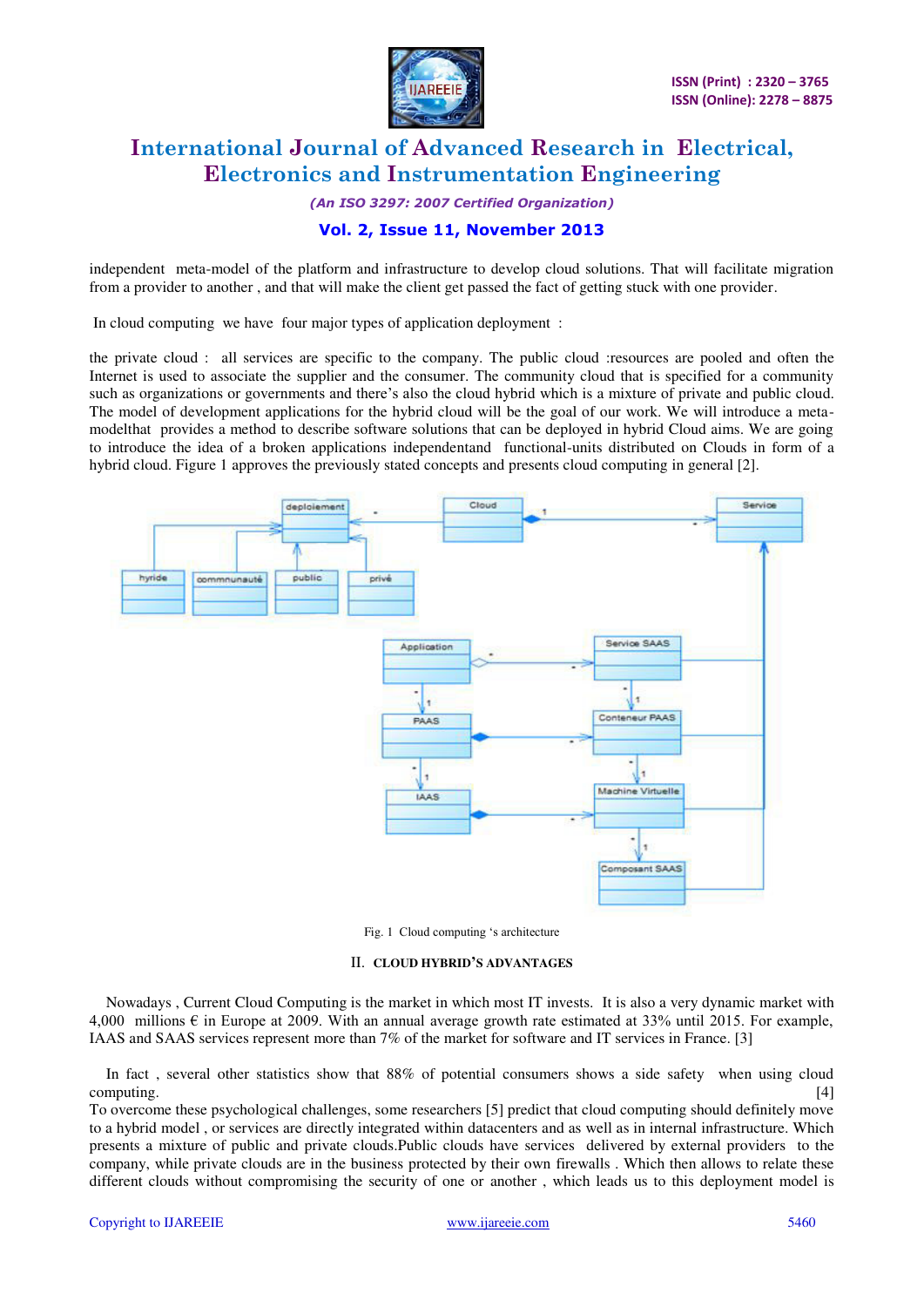

#### *(An ISO 3297: 2007 Certified Organization)*

#### **Vol. 2, Issue 11, November 2013**

derived from the fact that the applications contain business critical services and confidential data , with a public cloud, data and services are vulnerable to more security threats .

However , with a hybrid cloud ,consumers will be able to run services and store data that request huge resources and less confidential in public clouds, and maintain critical services and data within the company.

One supplier cannot provide continuously all the requirements of specific applications. This requires a first time to distinguish the Clouds [6] which will provide the services required by the application, in a second step, we must distribute and control the various units of the application in the Clouds chosen to guarantee the proper use of the application. The use of hybrid environment with a model Meta will unify to add a degree of freedom for the consumer so that he can migrate his application of Clouds from one to another while selecting good services.

The hybrid cloud is a combination of severalClouds [7] , public or private. So we can run an application in a public cloud that consume data stored in a private cloud , or to communicate both deployed in two different private cloud applications, or use several services provided in separate public clouds.

 If consumers continue to use the desktop client software, the hybrid cloud will help to communicate the mode on/offline [8] through the software - services approach . And the client's desktop applications can use SAAS services remote

 The above decries the hybrid cloud as a combination of online services of different clouds ,private and public, For example, a desktop software can integrate an online service via the API provided by the designer of the service , For example, a desktop software can integrate an online service via the API provided by the designer of the service , knowing that data and applications will remain with the customer .

 In this context, if the cloud is seen as a new way of using computers, the hybrid cloud can be considered more secure to use cloud services manner.

Our model will cut an application of independent functional units that can be supported as online services. The deployment of this application is based on the needs of different units distributed in a hybrid cloud environment. In this environment the functional units will be able to communicate with each other, exchange data while maintaining consistency of the application. Figure 2 [9] presents an example of a hybrid cloud where data storage's service and calculations of different Clouds (public and private) interacts between them



Fig.2 Example of a Hybrid cloud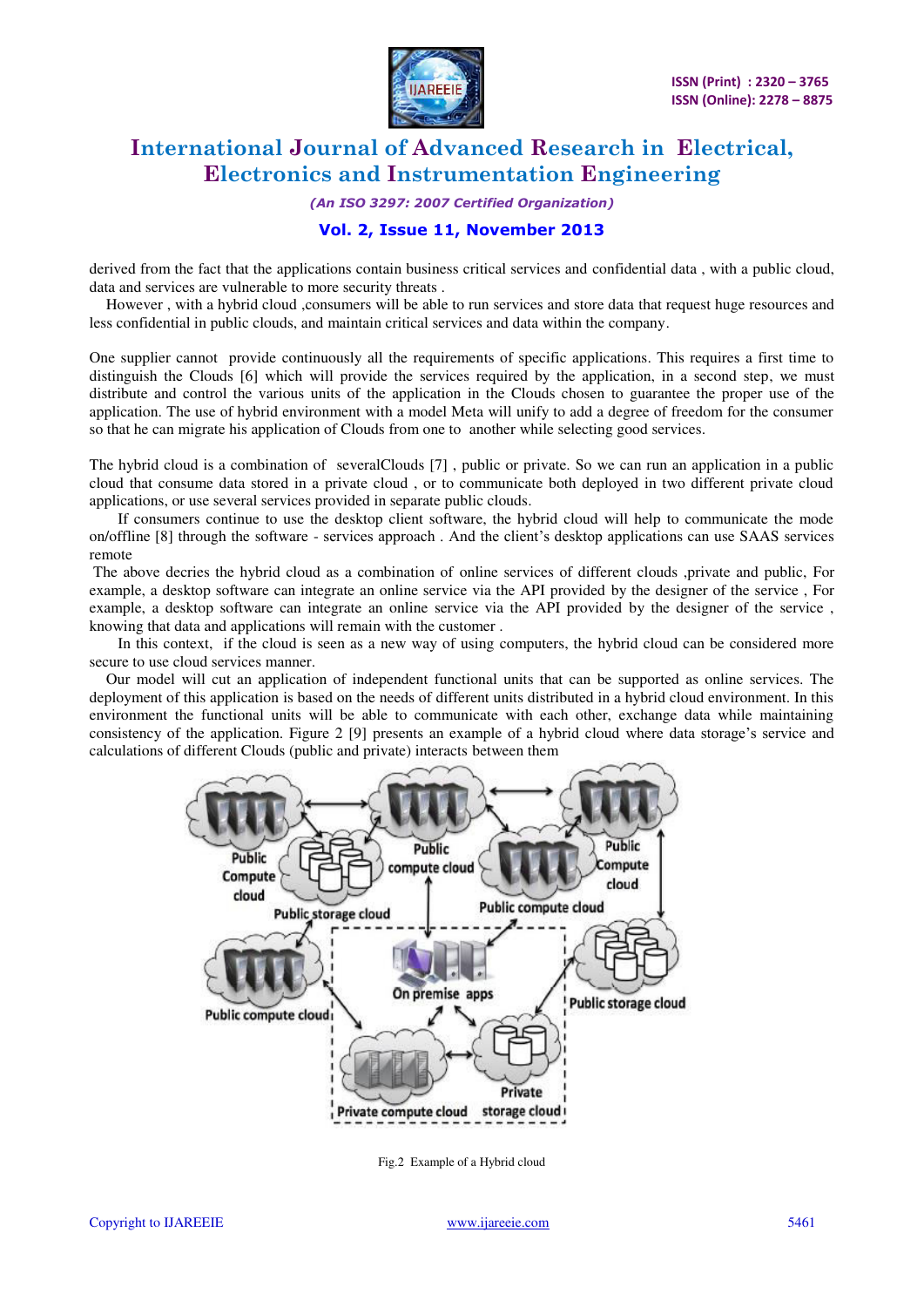

### *(An ISO 3297: 2007 Certified Organization)*

#### **Vol. 2, Issue 11, November 2013**

#### III. **THE META-MODEL PROPOSED OF A HYBRID CLOUD**

the meta-model that follows is already a part introduced in article 10 where the author got based on two principal models of making cloud computing's applications ( google app engine model and windows Azure model ) to provide an independent model references of platforms and infrastructures.

 Our contribution consists on completing this meta-model and adapt it so we can design applications that can be deployed on a hybrid cloud while addressing the safety component . Moreover, we can't abroad applications SAAS's architecture without talking about service oriented architecture SOA .This architecture is based on a model of interaction application that implements autonomous serviceswho are fractioned as operations that support a function or feature and can communicate with each other through the exchange of data or the execution of activities . SAAS services use the same principle as SOA except that they are performed in a specific environment which is rich and dynamic features … that's cloud computing.



Fig. 3 Simplified meta-model of a hybrid cloud

in SOA's architecture , all applications are a group of logical units, each one requires resources and a runtime environment. In this context the method will be able to represent SOA applications into independent units, while the hybrid cloud will take over for distribution in different Clouds as needed services of resources and privacy .

To understand how, we present the following example: we want to create a management application that commands for creating new articles, running technical functions and displaying items in web.

As we mentioned above, the functional-units are the basis of the applications that are designed to host a cloud computing environment. These are instance of units that can be cloned in virtual machines to provide horizontal and vertical flexibility. The functional-units are semantically connected by other units through the roles they play to meet an obligation requested Figure 4. The functional-units are identified by a unique name that can be assigned to the virtual IP address of the virtual machine it runs, which ensures the availability, performance and speed of service.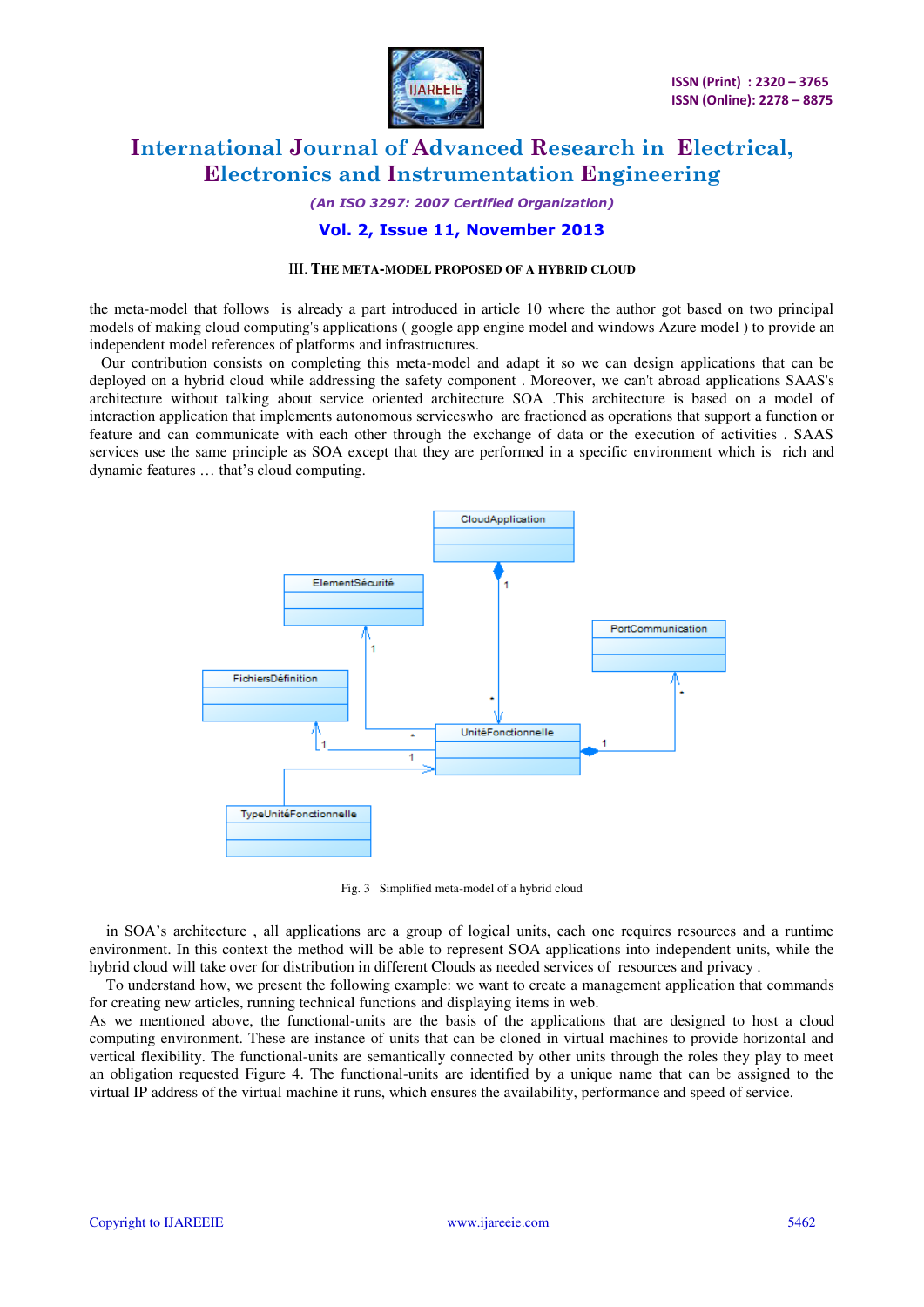

*(An ISO 3297: 2007 Certified Organization)*  **Vol. 2, Issue 11, November 2013** 



Fig. 3 meta-model proposed of a hybrid cloud

**DefinitionFU**: provides information on the functional-unit and defines the structure of the application in the cloud. It contains parameters such as the type of the functional-unit, its relationship with other units.

**LocationResource**: contains information about the size rented of resources for the application in the cloud, this information are defined and modified by the user.

This file contains parameters such as the size of the virtual machine, the required number of instances , the size of the database, the bandwidth and the performance of the business unit location .

In addition to this , this file determines the resource's configuration for the application and therefore the consumer makes a contract between him and the provider of cloud service. Moreover, this file is monitored by system cost optimizations [2]of resources installed in the environment of cloud computing by the provider , so it is under the control of a contract of guarantee services ( CGS ) that the user and the provider have agreed about .

The settings in this file can be dynamically changed by the user as needed and the size of the application, it is to give flexibility and a major dynamism to the cloud computing services. These changes are detected and automatically taken into account by an optimizing cost system that's sensitive to the changes in application resources systems.

**PropertyModifier**: the properties of a functional-unit can be changed dynamically in the runtime. The PropertyModifier FU object can change the properties of the functional-unit such as the number of instances. It allows you to change the contents of the unit Resource Management , this dynamic change in the properties of FU through this modifier causes security threats that must be taken into account.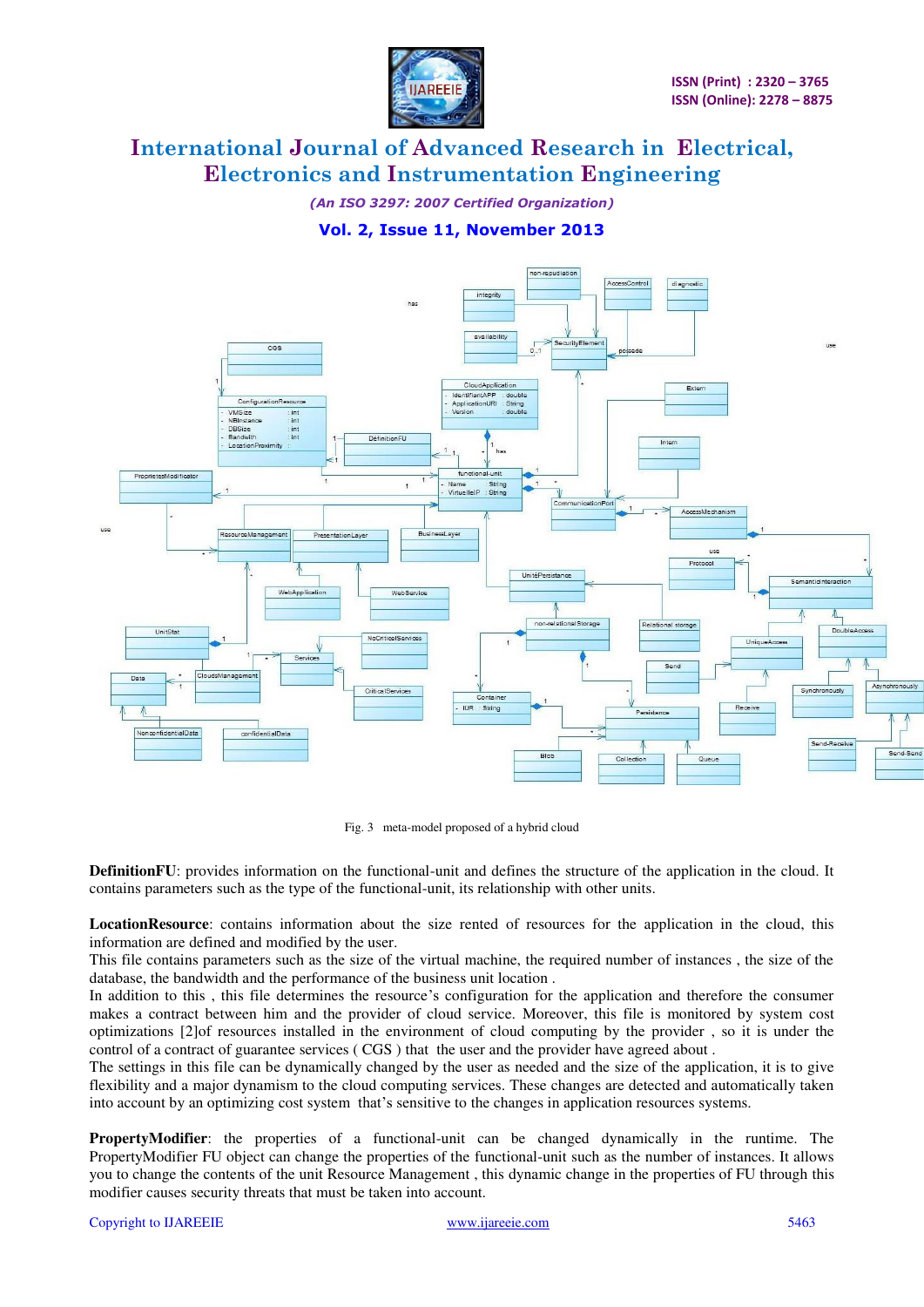

### *(An ISO 3297: 2007 Certified Organization)*  **Vol. 2, Issue 11, November 2013**

The functional-units can be classified into:

**PresentationLayer**: This is the functional-unit that allows the end user to interact with the application through queries of type (request / response). It is accessible by traditional applications such as a browser or client package. It is generally a web application hosted in the cloud and available at all times, it can also be a web service that uses the enterprise service bus to interact with remote services business.

**ResourceManagement**: it's the responsible unit for managing the resources of cloud hosting the application, which include application service's instances, storage and Loader Balancer to the requested instance [9] . It also handles adding, deleting and login to these instances. This unit can be directly accessed through a web portal or a specific API, for example, it is possible to use the protocol SOAP (Service Object Access Protocol) or the EIPs technology (Enterprise Integration Patterns). Communication with the unit must be definitely secured.

**BusinessLayer**: This functional-unit is not directly accessible to the user, rather it treats or executes specific functions to other functional-units. It usesmessages in shape of a queue for exchanging data with other units such as the unit of the presentation layer.

**PersistenceUnit**: This unit is responsible of managing the persistence part. It manages data storage and control access to data, include two types of storage: relational storage where data is stored in a relational data base ,and units of nonrelational storage that creates a persistent object's container identified by a (URI) consists of three types:

- Binary : Information in mass such as text or binary data for files .
- Collection: it's some entities that doesn't have a defined properties scheme , which allows a single collection to contain several entities with different properties, this type of storage used in scenarios where we need to store data full with information while providing management services for data access , modification ...
- Queue: succeeded messages or requests where message can be stored for a given period before being removed or replaced in the stack. It is used in communication between units and Presentationlayer or the BusinessLayer, it can also be used to link applications and services. This concept was already worked withby Microsoft and other providers as the Queue

**CloudsManagement**: This unit will play an important role in the hybrid cloud deployment, it will help to ensure the proper functioning of distributed units in different clouds , it runs in the private cloud environment within the compagny . It identifies critical and non critical services, confidential and non-confidential data. It may contain information on external clouds, the management of the Clouds when migrating from a Cloud to another.

**CommunicationPort**: This entity is used to define the relationship of a functional-unit with other units . It allows them to exchange data and communicate. This communication can be public and visible from the outside (external) or accessible only by application units (internal). Each CommunicationPort using access mechanisms that defines the interaction semantic message supporting protocols. Two access types can be distinguished: the only access that can be sending or receivingmessages. The dual access, data can be transformed in both directions synchronously or asynchronously (send-receive or send - send) mode.

**SecurityElement**: This entity includes security concepts that are important in some business services. [3] So to avoid possible system attacks, we must first identify them and then find techniques to proceed. There are generally four types of threats: service availability, integrity and non-repudiation of data, control of access to service and diagnostic activities runned in a service.

#### IV.**RELATED WORK**

Article [10] the authors propose a reference model for developing Cloud's applications based on both platforms :Windows Azure and Google App Engine.

In article [6] the authors argue that the combination of Clouds may be necessary to fill all needs of a single application and provide a technique for optimizing the choice of the Clouds , based on a model to describe the features of a